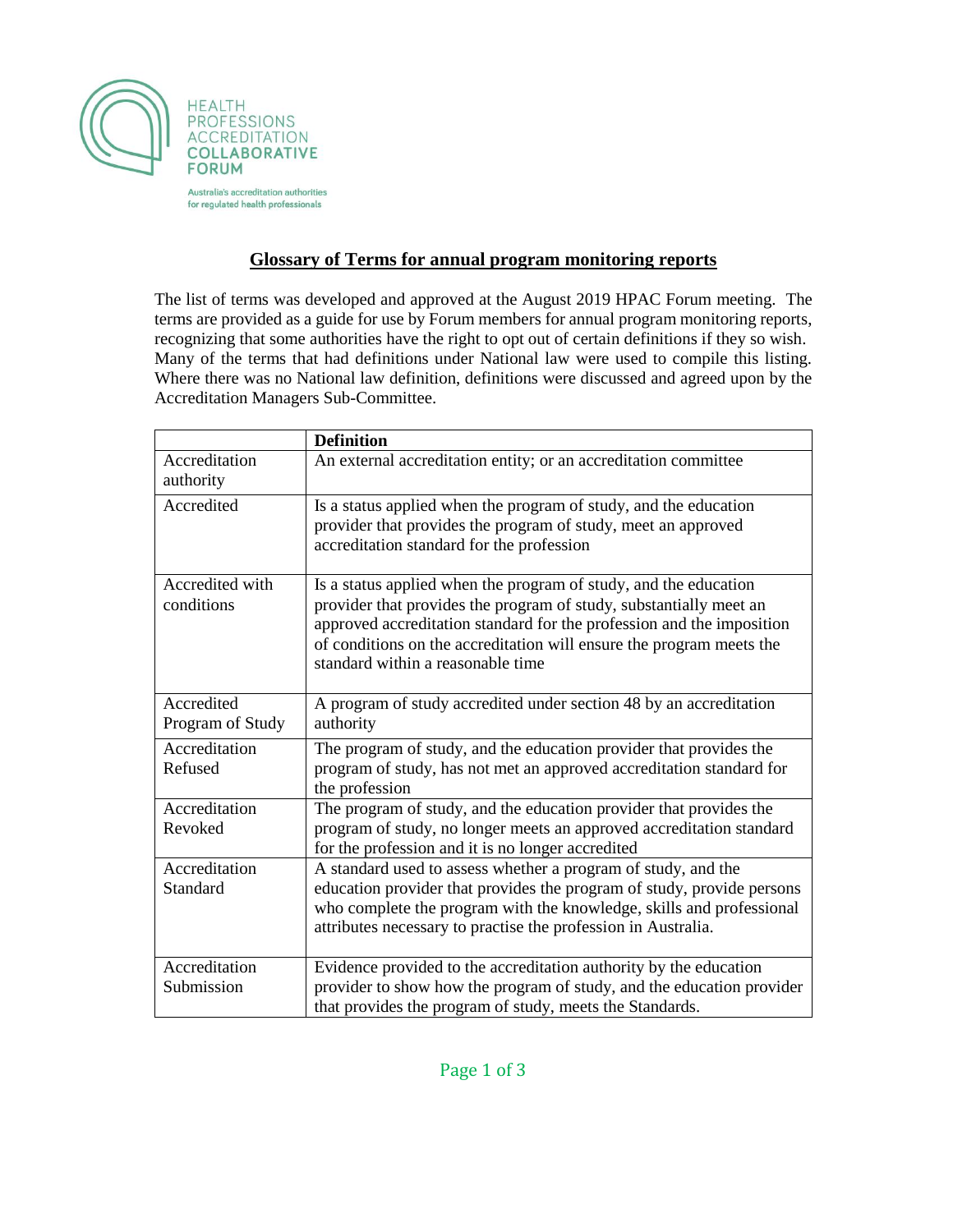| <b>Approved Program</b><br>of Study          | An accredited program of study- approved under section 49 (1) by the<br>National Board established for the health profession; and included in<br>the list published by the National agency under section 49 (5)                                                                                                                                                                                       |
|----------------------------------------------|-------------------------------------------------------------------------------------------------------------------------------------------------------------------------------------------------------------------------------------------------------------------------------------------------------------------------------------------------------------------------------------------------------|
| Benchmarking                                 | A structured, collaborative, learning process for comparing practices,<br>processes or performance outcomes. Its purpose is to identify<br>comparative strengths and weaknesses, as a basis for developing<br>improvements in academic quality. Benchmarking can also be defined<br>as a quality process used to evaluate performance by comparing<br>institutional practices to sector good practice |
| Delivery mode                                | The means by which programs are made available to students, for<br>example: on-campus or in mixed-mode, by distance or by e-learning<br>methods                                                                                                                                                                                                                                                       |
| <b>Explanatory Notes</b>                     | Guidance for education providers that clarify and/or provide additional<br>information about statements made within the accreditation standards.<br>Also known as guidance notes                                                                                                                                                                                                                      |
| <b>Education Provider</b>                    | A university; or a tertiary education institution, or another institution<br>or organisation, that provides vocational training; or a specialist<br>medical college or other health profession college.                                                                                                                                                                                               |
| Full Time<br>Equivalent (FTE)                | Full-time equivalence, as defined on the Department of Education and<br>Training's HEIMS-HELP glossary<br>(http://heimshelp.education.gov.au/sites/heimshelp/resources/glossary/<br>pages/glossaryterm?title=Full-<br>Time%20Equivalence%20FTE%20for%20a%20Full%20Year)                                                                                                                               |
| <b>Material Change</b>                       | Changes that will or may significantly affect the way the education<br>provider meets the requirements of the Accreditation Standard                                                                                                                                                                                                                                                                  |
| Monitoring                                   | Activities by an accreditation authority so it continues to be satisfied a<br>program and its provider meet the approved accreditation standards for<br>the profession                                                                                                                                                                                                                                |
| (Annual) Program<br><b>Monitoring Report</b> | Report completed by education providers to the accreditation<br>authorities (often on a yearly basis) to allow authorities to track<br>whether education providers are continuing to meet Accreditation                                                                                                                                                                                               |
| NB Not all<br>councils require               | Standards.                                                                                                                                                                                                                                                                                                                                                                                            |
| reports annually                             | Also known as Annual Report/Annual Monitoring Report/Progress<br>Report/Monitoring Report/Annual Declaration                                                                                                                                                                                                                                                                                          |
| Program of Study                             | A program of study provided by an education provider                                                                                                                                                                                                                                                                                                                                                  |
| <b>Statement of Intent</b>                   | Notification to the accreditation authority that an education provider<br>plans to start a new program of study                                                                                                                                                                                                                                                                                       |